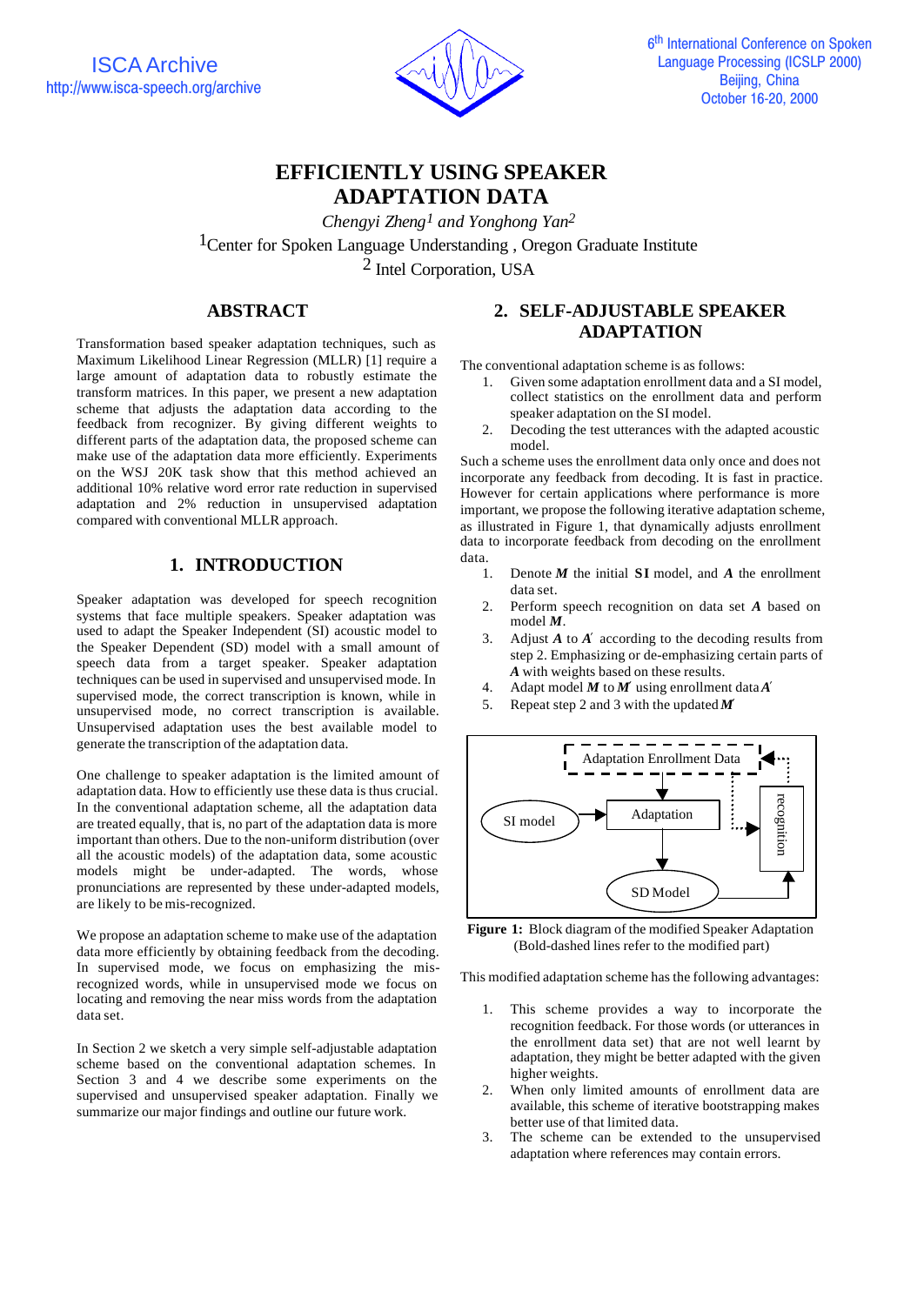We will present some methods based on this scheme in the following sections.

#### **3. SUPERVISED SPEAKER ADAPTATION**

Throughout our experiments in this paper, a crossword triphone decoder is used as the baseline system [2]. The acoustic frontend extracts 12 mel-frequency cepstral coefficients (MFCC), energy, and their first and second derivatives (total of 39 parameters) from every 10ms frame. Cepstrum Mean Normalization is performed on each utterance.

The acoustic model is trained on the standard SI 284 training set, and is state-tied through the decision tree algorithm. The standard EM algorithm is used. The final model has a total of 7500 states with 12 mixture components per state.

We perform the supervised tests on a self-constructed test set based on the WSJ 20K Nov92 test set, which has 8 speakers and 41 utterances per speaker on average. The first 30 sentences of each speaker are used as the enrollment data and the rest as the test data.

The baseline achieved 12.6% word error rate (WER). The standard MLLR adaptation brought the WER down to 9.8%. All the experiments presented in this paper only repeat one of the iterations shown in Figure 1. Further improvements are possible when the number of iterations is greater.

In the experiments, the following hypotheses are to be verified:

- 1. Weighting more to those words or utterances that were mis-recognized yields better adaptation.
- 2. Weighting more to the correctly recognized words or utterances does not help the performance.
- 3. The adaptation performance can be further improved by removing non-acoustic factors, such as OOV (Out Of Vocabulary) words and homonyms.

#### **2.1 Sentence Level Weight Adjustment**

We first test the above hypotheses on the sentence level. Following the scheme in Figure 1, the enrollment data was adapted and recognized. Those utterances that are not 100% correctly recognized were picked out as set E and the rest of the sentences as set C. We emphasize E or C by repeating those utterances in set E or C a certain number of times.

Emphasizing set C results in a 12.2% WER *increase*. On the other hand, emphasizing E gives 2% WER reduction as shown in Table 1.

By removing those error utterances merely caused by OOV words from set E, another 5.1% WER reduction was achieved. These experimental results show that removing those misrecognition utterances that caused by language-model helps to reduce the distortions in set E.

|                          | Average<br>WER | <b>WER</b> |
|--------------------------|----------------|------------|
| MLLR(baseline)           | 9.8%           |            |
| <b>Weighting Correct</b> | 11.0%          | $+12.2%$   |
| Weighting Error          | 9.6%           | $-2\%$     |
| Weighting Error after    | 9.3%           | $-5.1%$    |
| removing OOV             |                |            |

**Table 1.** Comparison of Sentence Level Supervised Adaptation

#### **2.2 Word Level Weight Adjustment**

The similar idea can be extended at the word level, considering each utterance in set E has both correctly recognized words and mis-recognized words. We can further improve the adaptation performance by removing correct words from set E.

For example, in the following pair of reference and hypothesis sentences, only one word '*pilot*' was mis-recognized.

- Reference: the *pilot* an American survived.
- Hypothesis: the *pilots* an American survived.

We want to assign higher weight to word 'pilot' but the whole sentence.

Figure 2 shows the performance curves given different weight values to emphasize the error words in set E. A 9.0% WER was achieved in word level adaptation compared to the 9.3% WER in sentence level adaptation.

Nguyen [3] suggests that adaptation be adjusted according to the N-BEST hypotheses. However, in our case, we reasoned that since lower-ranked hypothesis has less likely to be the correct target, emphasizing error words beyond the first best hypothesis would tend to cause more errors.

A comparison between the 1-best and 5-best systems is shown in Figure 2. The 5-best system achieved 9.3% WER while the 1 best system achieved 9.0% WER. From the figure, we may also see that the 1-best system is less sensitive to different weighting values.



**Figure 2:** Word Level N-Best supervised adaptation

# **2.3 Using Likelihood Information to Set Weight**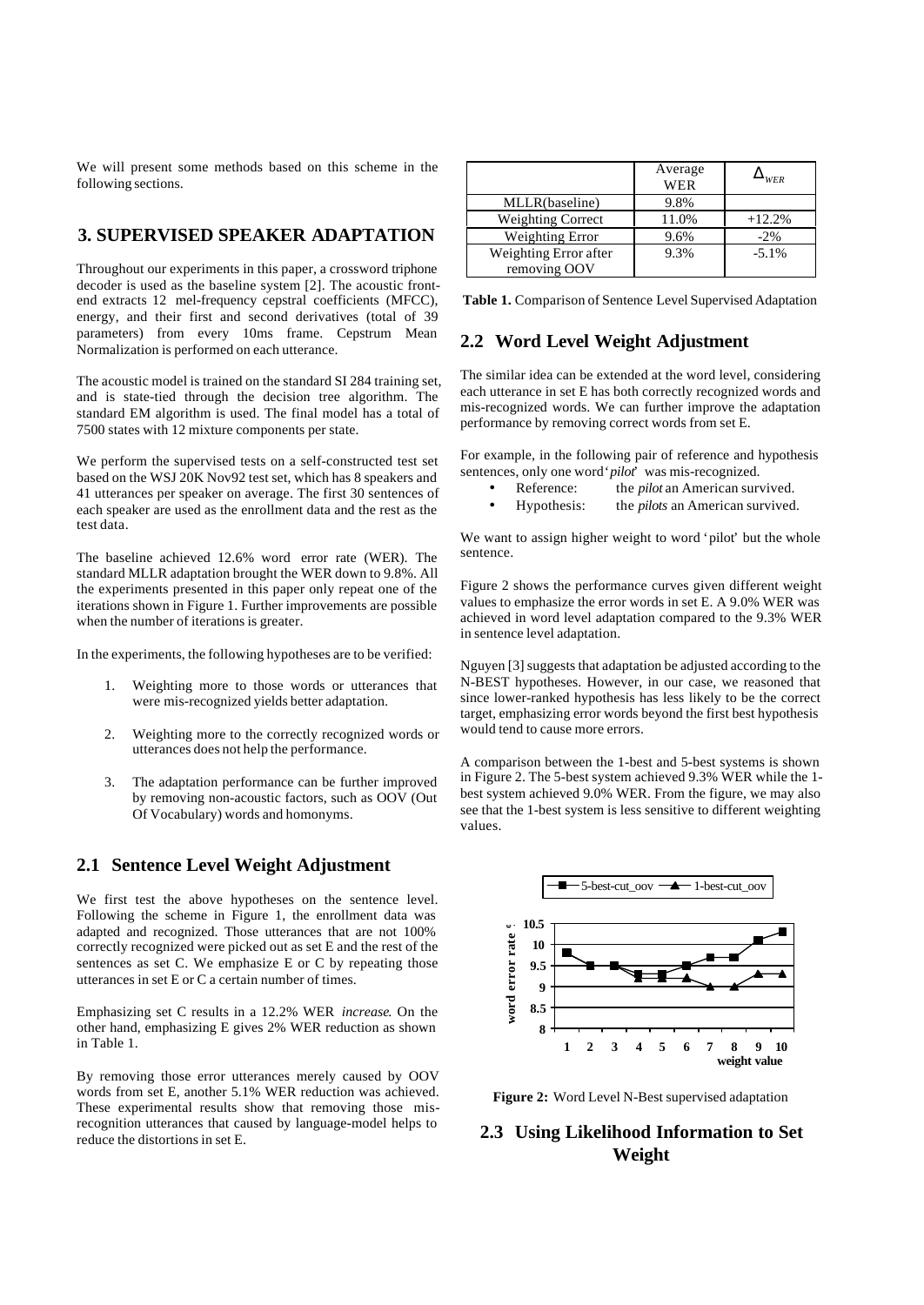Right now, the weight values are set arbitrarily. It would be better to estimate the weight value from the likelihood information of the references and hypotheses. We propose the following method to calculate the weight value:

- 1. Run the force alignment program on the enrollment data to get statistics of the references.
- 2. Decode the enrollment data to get statistics of the 1 best hypothesis.
- 3. Align the 1-best hypothesis with the reference sentence to obtain the error words.
- 4. Calculate the average log-likelihood difference per frame according to the following equation:

$$
d_{ij} = \frac{\log P(W_r | O_j)}{T_r} - \frac{\log P(W_h | O_j)}{T_h} , \quad (1)
$$

where  $W_r$  and  $T_r$  are the reference word and its frame count for error word  $W_j$  of speaker  $\dot{\mathbf{r}}$ ,  $W_h$  and  $T_h$  are the 1<sup>st</sup> best hypothesis word and its frame count correspondingly.

5. Calculate the weight value  $wgt_i$  for speaker *i* by averaging  $L_n$  over all the error words:

$$
wgt_i = \frac{1}{m_i} * \sum_{j=1}^{m_i} |d_{ij}|,
$$
 (2)

where  $m<sub>i</sub>$  is the total number of error words of speaker *i*. Using the above approach for a 1-best hypothesis, an 8.8% word error rate was achieved. (see Table 2)

|                                                      | Average<br>WER | <b>WFR</b> |
|------------------------------------------------------|----------------|------------|
| Baseline (without adaptation)                        | 12.6%          |            |
| Conventional adaptation                              | 9.8%           | $-22%$     |
| Sentence level weighting                             | 9.3%           | $-26%$     |
| Word level weighting                                 | 9.0%           | $-29%$     |
| Word level weighting using<br>likelihood information | 8.8%           | $-30%$     |

**Table 2:** Comparison of Supervised Speaker Adaptations

Statistical analyses were performed for each test conditions. Based on a 95% confidence interval ( $z_a$  = 1.96), the matched pair tests (table 3) show that both the sentence and word level weighting are statistically different with the conventional adaptation. At the same confidence interval, the Wilcoxon tests (table 4) show that the sentence level weighting has no significant different to the conventional adaptation while the word level weightings are statistically different.

| Matched-pairs tests                   | Z Stat | Diff |
|---------------------------------------|--------|------|
| Sentence level weighting              | 2.099  | ves  |
| Word level weighting                  | 2.385  | ves  |
| Word level weighting using likelihood | 3.033  | yes  |
| information                           |        |      |

**Table 3:** Matched-pairs tests results

| Z Stat  | Diff |
|---------|------|
| $-1.82$ | No   |
| $-2.10$ | Yes  |
|         |      |

| Word level weighting using likelihood | $-2.10$ Yes |  |
|---------------------------------------|-------------|--|
| information                           |             |  |

**Table 4:** Wilcoxon tests results

# **3. UNSUPERVISED SPEAKER ADAPTATION**

Extending the adaptation scheme into unsupervised adaptation raises differences:

- Mis-recognized words mislead the adaptation
- The correctness of the transcription is uncertain. However, it might be able to determine that some words are more likely to be the mis-recognized ones.
- Even if an error word in the hypothesis can be located, there is no particular way to adapt it since the correct reference is unknown.

Therefore, in unsupervised mode, the focus shifts to how to locate and remove the mis-recognized words from adaptation data.

### **3.1 Using N-best List to Select Mis-recognized Words**

We propose a method through which most of the error words can be located by analyzing the N-best hypotheses. The procedure of the method is as follows:

- 1. Run N-best decoding on the test utterances. (Note that in unsupervised mode, the enrollment data and the test data are usually the same. In our experiment, we use a total of 332 sentences from 8 speakers as the test data).
- 2. Pick out the 1-best decoding output as reference transcription **T**.
- 3. Align and match the remaining N-best outputs with reference **T**. Mark any mismatched words whose mismatch counts exceed a threshold as error words.
- 4. Weight the marked error word 0 in reference **T**.
- 5. Run adaptation training using reference **T**.

Compared with the conventional  $1<sup>st</sup>$  -best adaptation, the proposed method has little impact on computations.

The result of 10-best (threshold is 3) experiment is listed in the last row of Table 3. The proposed method outperforms the conventional  $1<sup>st</sup>$  -best adaptation:

- A 2% WER reduction was observed.
- The number of rejected sentences reduced 75%.
- 6 out of 8 speakers got improvements and no speaker had degradation.